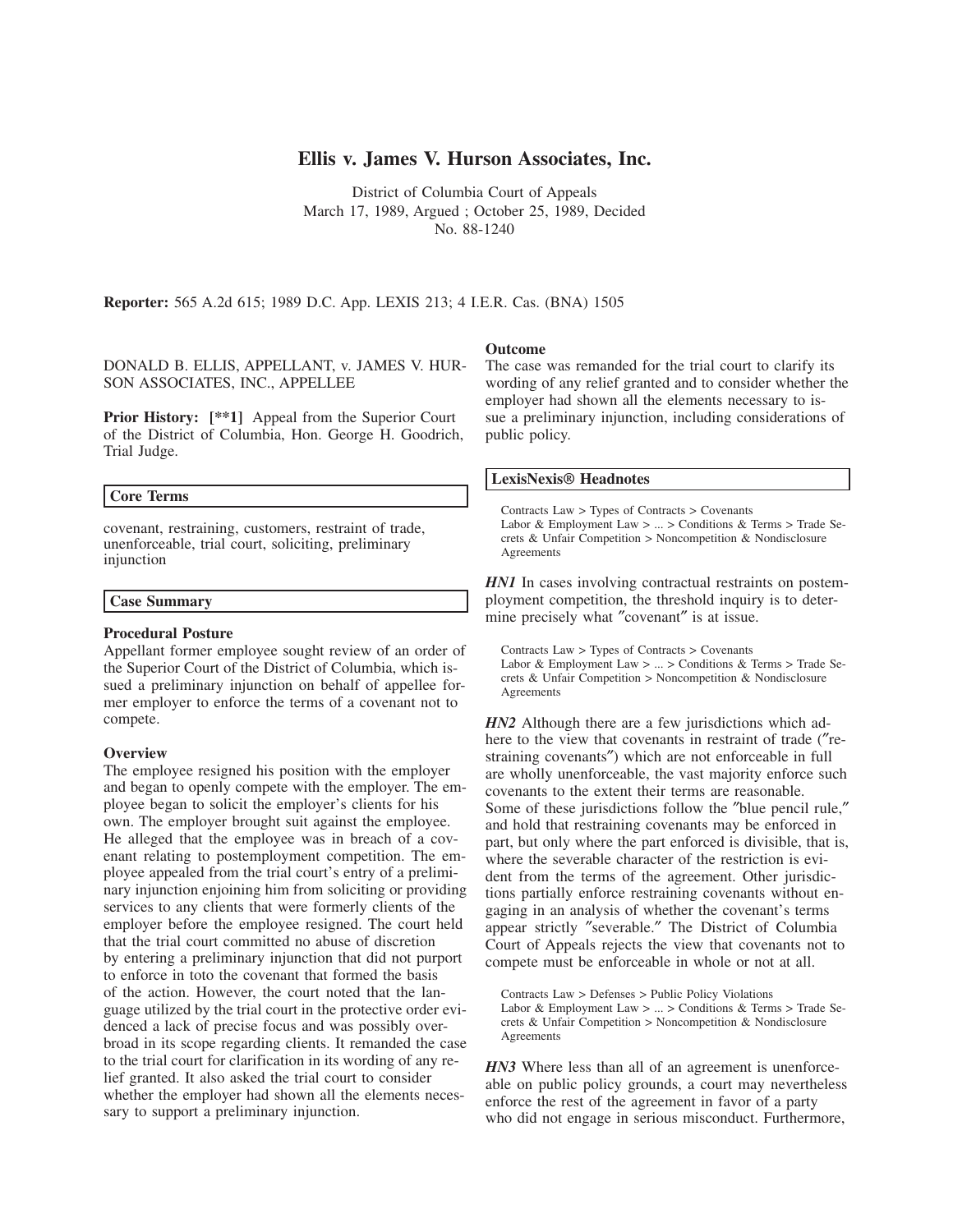a court may treat only part of a term as unenforceable under this rule if the party who seeks to enforce the term obtained it in good faith and in accordance with reasonable standards of fair dealing.

Civil Procedure > ... > Injunctions > Grounds for Injunctions > Public Interest Civil Procedure > Remedies > Injunctions > Preliminary & Temporary Injunctions

*HN4* In determining whether to issue a preliminary injunction, the trial court must consider whether the moving party has shown: 1) that there is a substantial likelihood of prevailing on the merits; 2) that there exists a danger of suffering irreparable harm during the pendency of the action; 3) that more harm will result from the denial of the injunction than will result to the defendant from its grant; and in appropriate cases, 4) that the public interest will not be disserved by the issuance of the order.

Contracts Law > Formation of Contracts > Consideration > General **Overview** 

Contracts Law > ... > Consideration > Enforcement of Promises > General Overview

Labor & Employment Law > ... > Conditions & Terms > Trade Secrets & Unfair Competition > Noncompetition & Nondisclosure Agreements

*HN5* The one type of promise in restraint of trade that has traditionally been left to be dealt with under judicially developed rules is the promise to refrain from competition.

Contracts Law > Defenses > Public Policy Violations Labor & Employment Law > ... > Conditions & Terms > Trade Secrets & Unfair Competition > Noncompetition & Nondisclosure Agreements

*HN6* A promise is unenforceable on grounds of public policy if it is unreasonably in restraint of trade. A promise is in restraint of trade if its performance would restrict the promisor in the exercise of a gainful occupation.

Contracts Law > Defenses > Public Policy Violations Labor & Employment Law > ... > Conditions & Terms > Trade Secrets & Unfair Competition > Noncompetition & Nondisclosure Agreements

*HN7* A promise that imposes a restraint that is ancillary to an otherwise valid transaction is ″unreasonably in restraint of trade″ if: (a) the restraint is greater than is needed to protect the promisee's legitimate interest, or (b) the promisee's need is outweighed by the hardship to the promisor and the likely injury to the public.

Contracts Law > Formation of Contracts > Consideration > General Overview

Labor & Employment Law > ... > Conditions & Terms > Trade Secrets & Unfair Competition > Noncompetition & Nondisclosure

**A** oreements

Trade Secrets Law > Trade Secret Determination Factors > General **Overview** 

*HN8* Postemployment restrictions are usually defended on the ground that the employee has acquired either confidential trade information or the means to attract customers away from the employer. Whether the risk that the employee may do injury to the employer is sufficient to justify a promise to refrain from competition after the termination of the employment will depend on the facts of the particular case. If the employer seeks to justify the restraint on the ground of the employee's ability to attract customers, the nature, extent and locale of the employee's contacts with customers are relevant. A restraint is easier to justify if the restraint is limited to the taking of his former employer's customers as contrasted with competition in general.

Labor & Employment Law > ... > Conditions & Terms > Trade Secrets & Unfair Competition > Noncompetition & Nondisclosure Agreements

*HN9* There is substantial authority supporting the right to equitable relief even in the absence of an obligation for a stated or substantial period of employment.

Contracts Law > Defenses > Public Policy Violations Contracts Law > Types of Contracts > Covenants Labor & Employment Law  $> ... >$  Conditions & Terms  $>$  Trade Secrets & Unfair Competition > Noncompetition & Nondisclosure Agreements

*HN10* A restraining covenant's lack of a specified geographical area is not problematic where the former employee is not prevented generally from doing business but is prevented only from doing business with the former employer's clients.

Contracts Law > Defenses > Public Policy Violations Labor & Employment Law > ... > Conditions & Terms > Trade Secrets & Unfair Competition > Customers of Former Employer Labor & Employment Law > ... > Conditions & Terms > Trade Secrets & Unfair Competition > Noncompetition & Nondisclosure Agreements

*HN11* Prohibitions against the solicitation of customers known to the employee by virtue of his former employment are enforceable as reasonable restrictions protecting legitimate business interests of the employer.

**Counsel:** Keith J. Harrison, with whom Robert G. Hibbert was on the brief, for appellant.

James R. Schroll, with whom Edward Varrone was on the brief, for appellee.

**Judges:** Rogers, Chief Judge, Steadman, Associate

Contracts Law > ... > Consideration > Enforcement of Promises > General Overview

Contracts Law > Defenses > Public Policy Violations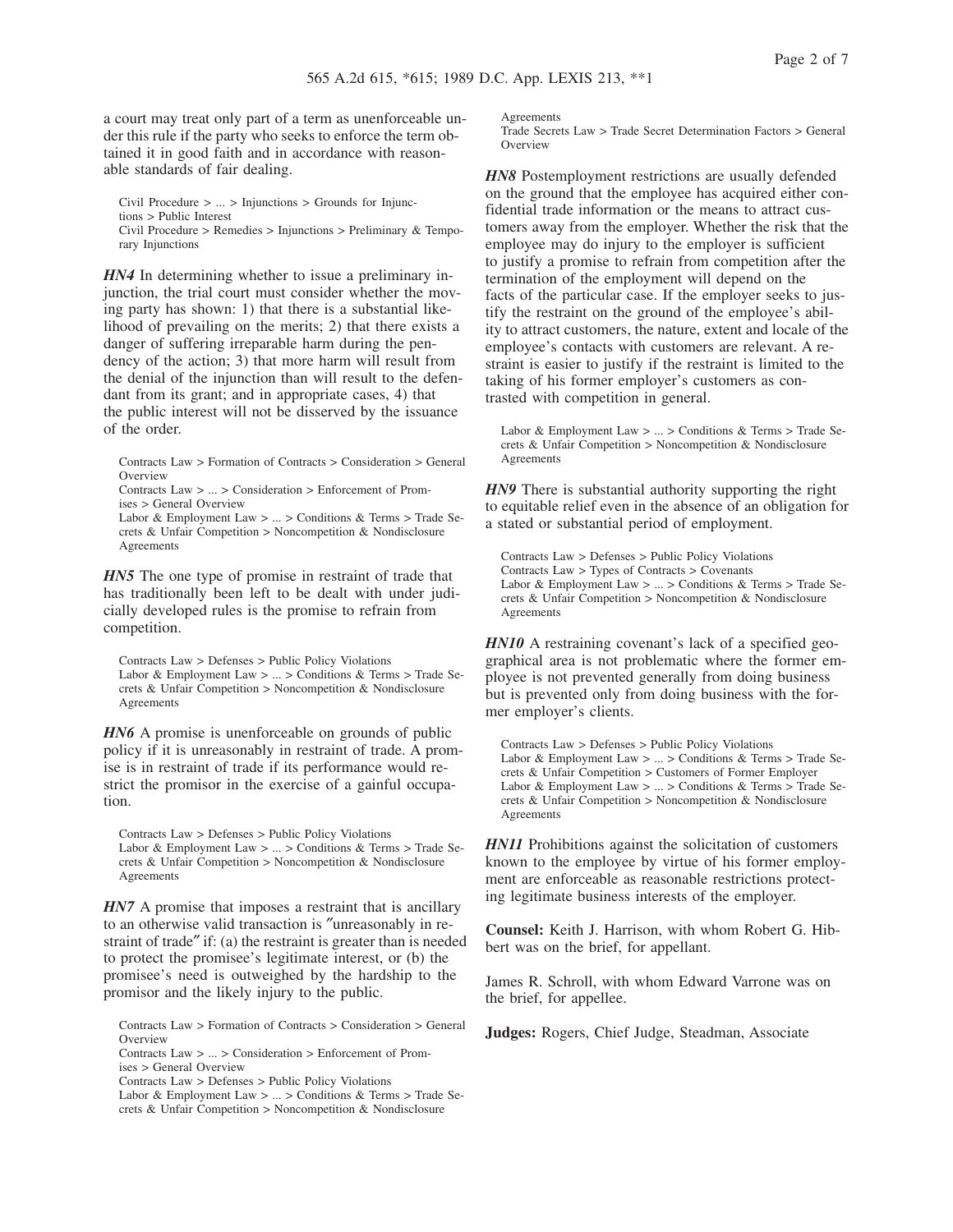Page 3 of 7

Judge, and Mack, \* Associate Judge, Retired. Opinion for the court by Associate Judge Steadman. Dissenting opinion by Associate Judge Mack, Retired.

# **Opinion by:** STEADMAN

## **Opinion**

**[\*615]** On January 22, 1988, after more than ten years of employment, appellant Donald B. Ellis resigned his position with appellee James V. Hurson Associates, Inc. (″Hurson″) **[\*616]** and immediately began to compete with Hurson. In particular, he began, sometimes successfully, to woo away Hurson's clients for his own. Hurson brought suit against Ellis, alleging that Ellis was in breach of a covenant relating to postemployment competition signed by Ellis three weeks after starting employment with Hurson. Ellis appeals from the trial court's **[\*\*2]** entry of a preliminary injunction enjoining him from ″soliciting or providing services to any clients that were formerly clients of Hurson and Associates before Mr. Ellis resigned from Hurson and Associates on January 22, 1988.″

Although the subject of contractual restraints on postemployment competition has generated a sizeable volume of judicial opinions and academic commentary generally, *see, e.g.*, 14 WILLISTON, CONTRACTS § 1643 (3d ed. 1972); 6A CORBIN, CONTRACTS § 1394 (1962 and Supp. 1989), this is the first case on the subject presented to this court.  $\frac{1}{1}$  We remand the case for further consideration in light of this opinion.

#### **[\*\*3]** I.

*HN1* The threshold inquiry is to determine precisely what "covenant" is at issue. The covenant not to compete read in full as follows:

> In consideration of the employment by, and salary to be paid by, James V. Hurson Enter-

prises (the company) of the employee signing below, it is agreed that if the employee's employment terminates for any reason whatsoever, voluntary or involuntary, the employee will not, directly or indirectly, enter into or engage in business competition with the company, nor attempt to secure the company's clients or customers by direct or indirect means, nor aid any competing individual, firm or organization in any way including but not limited to the divulging of the identity of clients or customers of the company, nor divulge or use the trade practices or secrets used by the company for a period of three years after employment. The foregoing prohibitions shall also apply during the period of employment. If the employee shall violate the agreement, the company shall be entitled to an injunction, to be issued by any competent court of equity enjoining and restraining the employee, and each and every other person concerned therein, from violating or assisting in **[\*\*4]** the violation of this agreement.

However, the preliminary injunction purported to enforce only one portion of the covenant; viz., that the employee will not attempt to secure the company's clients or customers by direct or indirect means. <sup>2</sup> Ellis urges us to view the covenant in its entirety, taking the position that if the entire covenant is not enforceable, no portion thereof is enforceable. (Much of his brief is accordingly directed to an attack on the broad covenant not to compete.) We disagree.

*HN2* Although there are a few jurisdictions which adhere to the view that covenants in restraint of trade (″restraining covenants″) which are not enforceable in full are wholly unenforceable,  $3$  the vast majority enforce **[\*617]** such covenants to the extent their terms are rea-

<sup>\*</sup> Judge Mack was an Associate Judge of this court at the time of argument. Her status changed to Associate Judge, Retired, on October 1, 1989.

<sup>1</sup> Indeed, there is little binding precedent in our jurisprudence dealing with covenants not to compete, only a 1926 opinion, *Erikson v. Hawley*, 56 App. D.C. 268, 12 F.2d 491 (1926), a two-paragraph per curiam affirmance of a district court permanent injunction on the basis of the district court's opinion granting a temporary injunction, *Wineburgh v. Meyer*, 95 U.S. App. D.C. 262, 221 F.2d 543 (1955) (approving *Meyer v. Wineburgh*, 110 F. Supp. 957 (1953)) and *Chemical Fireproofing Corp. v. Krouse*, 81 U.S. App. D.C. 145, 155 F.2d 422 (1946). All of these decisions are in essential harmony with the Restatement formulation we adopt today. *See M.A.P. v. Ryan*, 285 A.2d 310 (D.C. 1971). Another possible source of postemployment restraints may arise from tortious principles of unfair competition. *See, e.g., Ruesch v. Ruesch International Monetary Services, Inc.*, 479 A.2d 295 (D.C. 1984) (particular customer list held not entitled to protection as trade secret).

<sup>2</sup> At the hearing on Hurson's motion for a preliminary injunction, counsel stated to the court, ″I would like to indicate that what we're seeking here, Your Honor, is merely an injunction to prevent Mr. Ellis from soliciting Hurson's customers. We're going to be content with an injunction that does that. We're not trying to put him completely out of business.″

<sup>3</sup> *See, e.g.*, two Arkansas cases, *Borden, Inc. v. Smith*, 252 Ark. 295, 478 S.W.2d 744, 747 (1972), and *Rector-Philips-Morse, Inc. v. Vroman*, 253 Ark. 750, 489 S.W.2d 1 (1973); and two Georgia cases, *Richard P. Rita Personnel Services Intl., Inc. v. Kot*, 229 Ga. 314, 191 S.E.2d 79 (1972), and *Purcell v. Joyner*, 231 Ga. 85, 200 S.E.2d 363 (1973).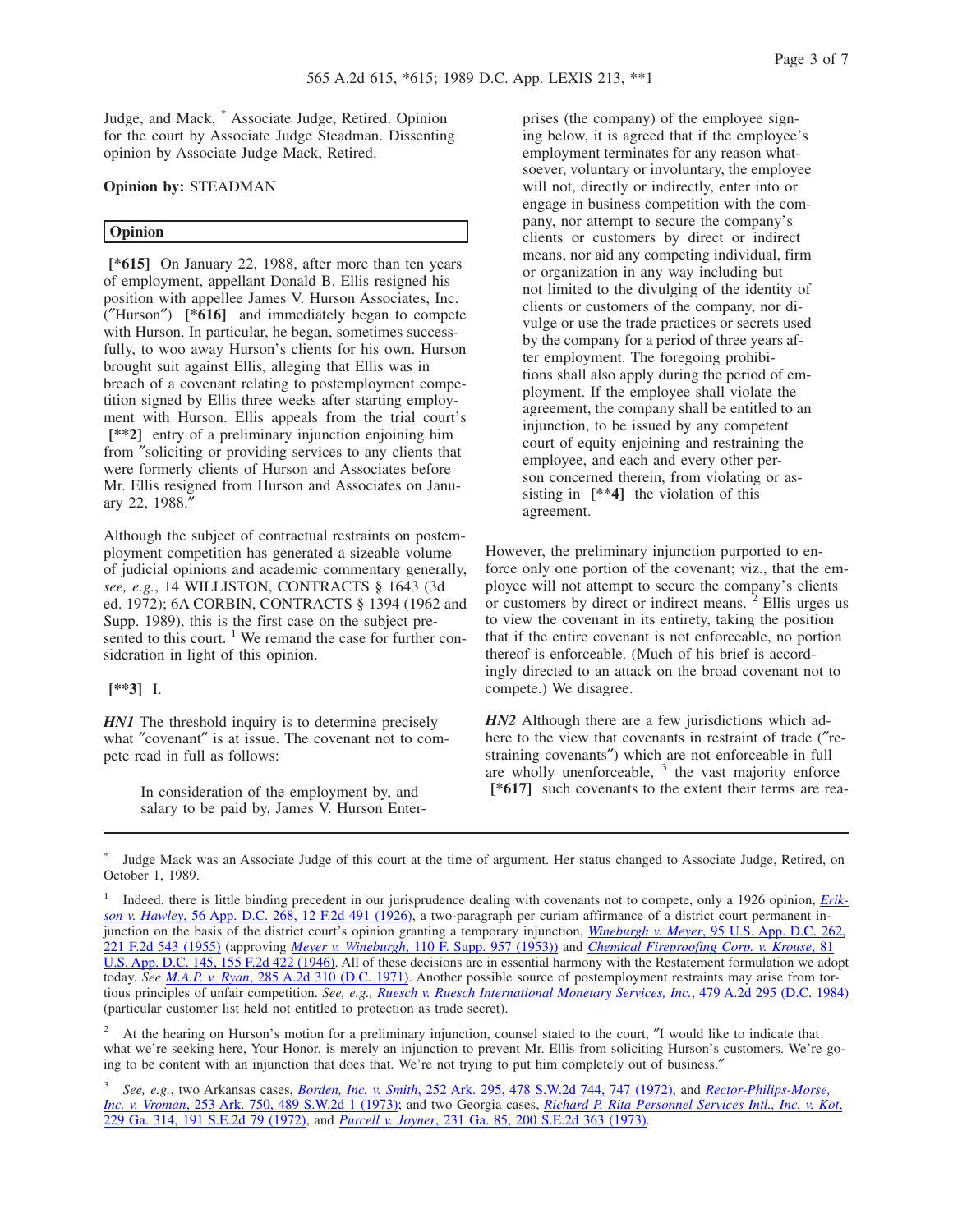sonable <sup>4</sup> (a point to be dealt with more fully *infra*). Some  $[**5]$  of these jurisdictions follow the "blue pencil rule,″ and hold that restraining covenants may be enforced in part, but only where the part enforced is divisible, that is, where the severable character of the restriction is evident from the terms of the agreement. <sup>5</sup> Other of these jurisdictions partially enforce restraining covenants without engaging in an analysis of whether the covenant's terms appear strictly ″severable.″ <sup>6</sup> None of the restraining covenant cases applying District of Columbia law have confronted whether and under what circumstances a court may selectively enforce portions of such a covenant.

In keeping with the great weight of modern authority, <sup>7</sup> we join those jurisdictions which have rejected the view that covenants not to compete must be enforceable in whole or not at all. *See, e.g., Ehlers v. Iowa Warehouse Co.*, 188 N.W.2d 368 (Iowa 1971) (explaining why ″logic, equity and the modern authorities″ persuaded the court to overrule itself and adopt a rule favoring partial enforcement of restraining covenants). While we are cognizant of the judicial reluctance to ″rewrite″ contracts between parties, *see, e.g., Rector-Phillips-Morse, Inc. v. Vroman*, 253 Ark. 750, 489 S.W.2d 1 (1973), and the argument which suggests that partial enforcement rewards employers who have everything to gain from writing overbroad covenants,  $\delta$  these concerns need not be compromised by the rule we adopt today in light of the **[\*\*7]** limitations on its application.

The Restatement sets forth the relevant principles. *HN3* Where less than all of an agreement is unenforceable on public policy grounds, a court **[\*\*8]** may never-

theless enforce the rest of the agreement ″in favor of a party who did not engage in serious misconduct.″ *RE-STATEMENT (SECOND) OF CONTRACTS § 184(1)* (1981). Furthermore, a court may treat only part of a term as unenforceable under this rule ″if the party who seeks to enforce the term obtained it in good faith and in accordance with reasonable standards of fair dealing.″ *Id.* at *§ 184(2)*. 9 *See, e.g., Ehlers, supra*, 188 N.W.2d at 370; 14 WILLISTON, CONTRACTS § 1647c (3d ed. 1972) (problem of employer overreaching ″can be avoided in part at least by the adoption of the rule . . . which completely invalidates covenants deliberately unreasonable and oppressive whether severable or not″).

Since the terms of the restraining covenant at issue here are in the main severable on their face, we need not in this preliminary **[\*618]** injunction appeal decide whether or not to adopt a ″blue pencil″ rule in this jurisdiction. Whether under that approach or one which would enforce a restraining covenant to the extent that its terms are reasonable, regardless of grammatical severability, we hold that **[\*\*9]** the trial court committed no abuse of discretion by entering a preliminary injunction which did not purport to enforce *in toto* the covenant which formed the basis of the action.

Accordingly, the considerably more narrow issue before us is whether there is a substantial likelihood that a covenant not to solicit the company's clients or customers <sup>10</sup> for a period of three years will be found to be valid and binding upon Ellis.<sup>11</sup>

**[\*\*10]** II.

4 *See generally* Annotation, *Enforceability of Contract not to Compete*, 61 A.L.R. 3d 397 (1975) (discussing cases).

5 *See, e.g., Alders v. AFA Corp. of Florida*, 353 F. Supp. 654 (S.D.Fla.), *aff'd*, 490 F.2d 990 (5th Cir. 1974); *Burroughs Corp. v. Cimakasky*, 346 F. Supp. 1398 (E.D. Pa. 1972); *Lassen v. Benton*, 87 Ariz. 72, 347 P.2d 1012 (1959).

6 *See, e.g., John Roane, Inc. v. Tweed*, 33 Del. Ch. 4, 89 A.2d 548 (1952) (applying Maryland law); *Insurance Center, Inc. v. Taylor*, 94 Idaho 896, 499 P.2d 1252 (1972); *Solari Indus., Inc. v. Malady*, 55 N.J. 571, 264 A.2d 53 (1970); *Sidco Paper Co. v. Aaron*, 465 Pa. 586, 351 A.2d 250 (1976); *Wood v. May*, 73 Wash. 2d 307, 438 P.2d 587 (1968).

7 *See, e.g.*, Annotation, *supra* note 4, 61 A.L.R.3d 397; CALAMARI & PERILLO, THE LAW OF CONTRACTS § 61-21 (1977) (partial enforcement approach ″represents the weight of modern authority″). *Cf. Erikson v. Hawley, supra* note 1, 56 App. D.C. at 271, 12 F.2d at 494: ″After a party has deliberately made his contract, and received the consideration therefor, it must plainly appear that it contravenes public policy before the courts will declare it void upon that ground″ (quoting from *Godfrey v. Roessle*, 5 App. D.C. 299 (1895).

8 *See, e.g., Alders, supra* note 5, 353 F. Supp. at 658 (noting commentary that as a general rule courts should not rewrite restraining covenants, ″since this would encourage employers or purchasers to impose egregious restraints on their employees or sellers for their in terrorem effect . . . .″); *Baker v. Starkey*, 259 Iowa 480, 144 N.W.2d 889, 898 (1966) (partial enforcement rule would in many cases afford employers an ″unconscionable advantage″ over their employees).

<sup>9</sup> On remand, the trial court should address the possible applicability of this principle.

<sup>10</sup> In the interests of exactitude, the class of Hurson clients affected by the injunction.

<sup>&</sup>lt;sup>11</sup> *HN4* In determining whether to issue a preliminary injunction, the trial court must consider whether the moving party has shown: 1) that there is a substantial likelihood of prevailing on the merits; 2) that there exists a danger of suffering irreparable harm during the pendency of the action; 3) that more harm will result from the denial of the injunction than will result to the defendant from its grant; and in appropriate cases, 4) that the public interest will not be disserved by the issuance of the order. *Don't Tear It Down, Inc. v. District of Columbia*, 395 A.2d 388, 390 (D.C. 1979) (citation omitted). Ellis's argument before us concen-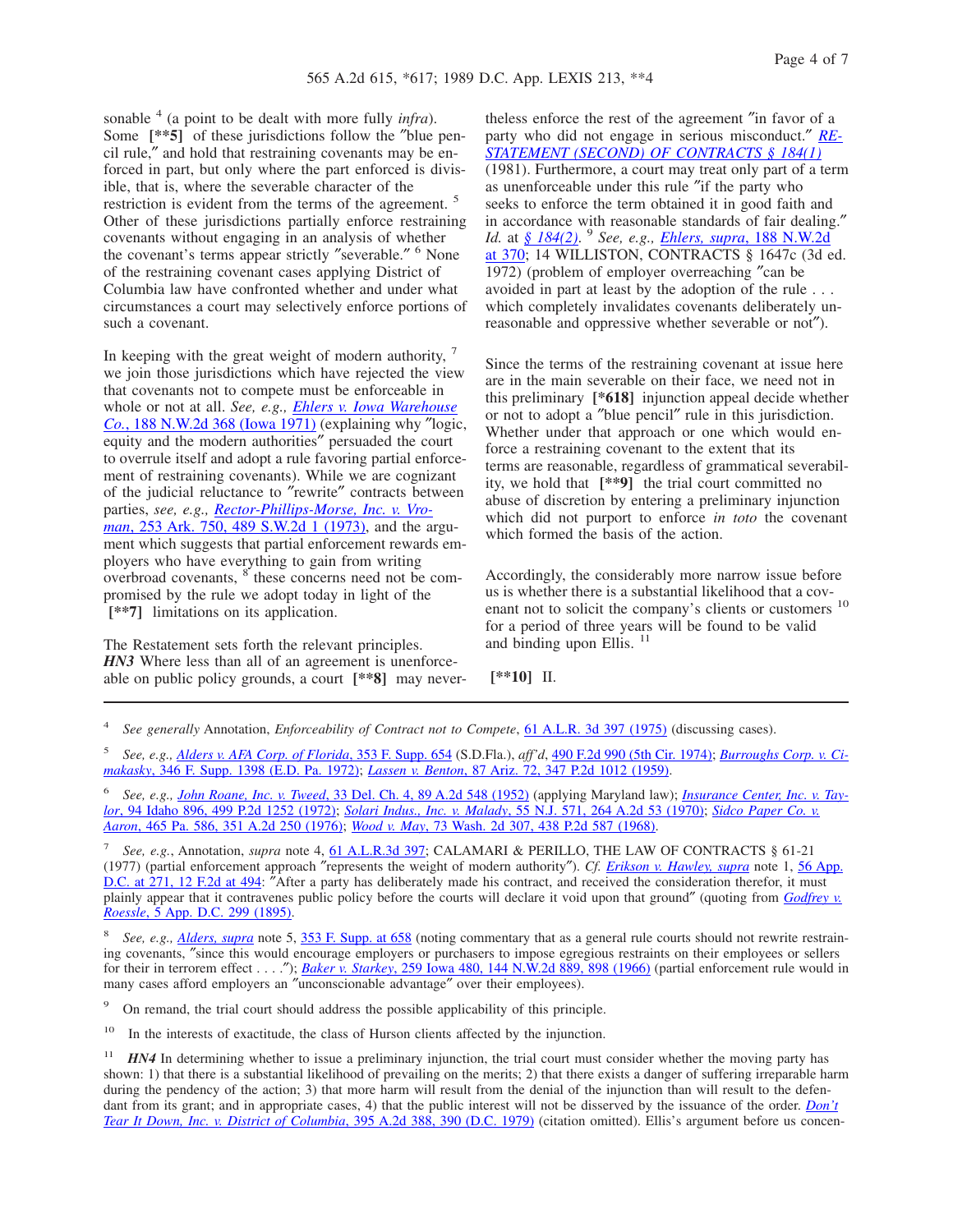Nevertheless, even in a more restricted form, we deal here with a form of restraint of trade, to which applies one of the common law's ″oldest and best established″ public policy concerns. RESTATEMENT (SECOND) OF CONTRACTS, Introductory Note to Topic 2: Restraint of Trade (1981). This Restatement in its sections 186- 188 sets forth in lucid form a codification and explanation of the applicable common law principles as distilled from the case law of the nation.  $^{12}$  In the absence of any current well-developed doctrine in our jurisdiction, we adopt this modern and authoritative exposition insofar as it applies to the case before us.

**[\*\*11]** Section 186 sets forth the basic principle. *HN6* "A promise is unenforceable on grounds of public policy if it is unreasonably in restraint of trade. A promise is in restraint of trade if its performance would . . . restrict the promisor in the exercise of a gainful occupation.″ Section 188 amplifies this doctrine in the context of a promise of the type Ellis made, that is, *HN7* a promise that imposes a restraint that is ancillary to an otherwise valid transaction. RESTATEMENT, *supra* at § 188(2)(b). Such promises are ″unreasonably in restraint of trade″ if:

> (a) the restraint is greater than is needed to protect the promisee's legitimate interest, or

(b) the promisee's need is outweighed by the hardship to the promisor and the likely injury to the public.

Comment g to section 188 focuses in particular on *HN8* postemployment restrictions. It observes that such restrictions are usually defended on the ground that the employee has acquired either confidential trade information **[\*619]** (not an element here) or "the means to attract customers away from the employer.″ It then observes that ″whether the risk that the employee may do injury to the employer is sufficient to justify a promise to refrain **[\*\*12]** from competition after the termination of the employment will depend on the facts of the

particular case.″ Thus, it explains, ″if the employer seeks to justify the restraint on the ground of the employee's ability to attract customers, the nature, extent and locale of the employee's contacts with customers are relevant. A restraint is easier to justify . . . if the restraint is limited to the taking of his former employer's customers as contrasted with competition in general.″ *Id.*

While the trial court heard testimony regarding Ellis's client contacts while employed at Hurson, it understandably did not engage in any explicit exploration of the question of enforceability in light of the above-stated Restatement principles. Indeed, the varying language utilized in successive versions of the protective order evidences a lack of precise focus. The original order, dated July 19, 1988, stated that Ellis was ″prohibited from soliciting any of plaintiff's present client or clients defendants came to know of by virtue of his employment with plaintiff." In response to a motion of Hurson, in an August 18, 1988, order the trial court added a prohibition against ″providing services,″ so as to **[\*\*13]** reach former clients of Hurson whom Ellis had improperly solicited away. Moreover, although neither party had so requested, the trial court amended the language dealing with the clients covered by the order, so that it affected ″any clients that were formerly clients of Hurson and Associates before Mr. Ellis resigned from Hurson and Associates.″

The original form of the order broadly encompasses all present clients, even those who became such after Ellis's departure. Likewise, the revised version in one possible reading could sweepingly encompass all prior Hurson clients, applying not only to the approximately 600 companies who were clients at the time Ellis resigned, but also to the 12,000 companies claimed to have been clients of Hurson's at anytime in the past. <sup>13</sup> Indeed, an even further restriction in the scope of the injunction, such as to those clients actually served by Ellis while with Hurson, may be indicated in applying to this particular situation the limitations, discussed above, of Restatement section 188. See, e.g., the cases cited at foot-

trates on the first of these requirements. On remand, all should be reconsidered in light of this opinion, including the fourth requirement. As discussed *infra*, the issue is entwined with considerations of public policy. See also note 13 *infra*.

<sup>12</sup> *HN5* "The one type of promise in restraint of trade that has traditionally been left to be dealt with under judicially developed rules [is] the promise to refrain from competition.″ RESTATEMENT, *supra*, Introductory Note to Topic 2. The District, like virtually every state, has enacted a statutory prohibition against restraint of trade, D.C. Code § 28-4502 (1981), which provides in full that "every contract, combination in the form of a trust or otherwise, or conspiracy in restraint of trade or commerce all or any part of which is within the District of Columbia is declared to be illegal.″ The legislative history of the District of Columbia Antitrust Act of 1980, of which  $\S 28-4502$  is a part, states that the Act is "in the tradition of English common law and federal antitrust statutes, . . . designed to foster innovation and independence in the local business sector by outlawing *unreasonable* restraints of trade and monopolistic acts.″ (Emphasis added.) Committee on the Judiciary, Report on the District of Columbia Antitrust Act, Bill 3-107, at 1 (1980). Similarly, 17 AM. JUR. 2D *Monopolies, Restraints of Trade, and Unfair Trade Practices* § 457 (1971) states that ″if the term 'restraint of trade' is not defined by a state antitrust statute which prohibits restraints of trade, the statute outlaws only those restraints of trade which were invalid at common law. The rule of reason applies in construing state antitrust statutes -- that is, conduct is forbidden by the statute only when the restraint is unreasonable.

<sup>13</sup> It appears from the briefs and oral argument, however, that Hurson interprets the order to apply only to the smaller number of clients. This should be clarified on remand.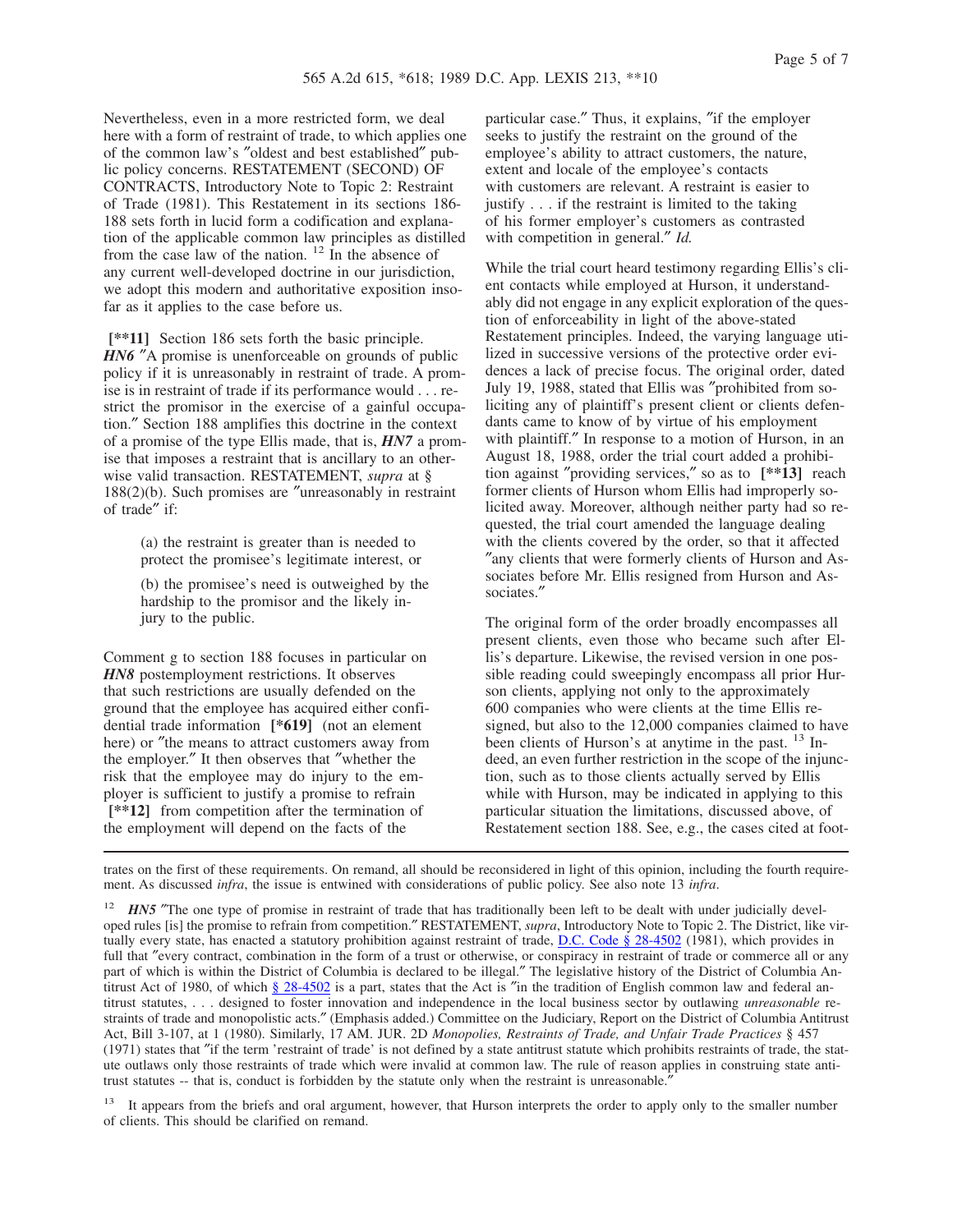note 16, *infra*.

**[\*\*14]** So as to give the trial court an opportunity to consider the question of preliminary injunctive relief in light of the principles set forth above, and the precise wording of any such relief granted, we are constrained to remand the case for further consideration.

# III.

Ellis argues, however, that in any event a preliminary injunction <sup>14</sup> should be denied since even a narrowly read covenant would be unenforceable. He asserts the following applicable propositions of law: 1) the covenant was not supported by consideration, 2) the covenant contains no geographic restrictions, 3) the three-year time period is unreasonable.

We turn first to appellant's argument, citing *Byram v. Vaughn*, 68 F. Supp. 981 (D.D.C. 1946), and cases from other jurisdictions, that there is no substantial likelihood that Hurson will prevail on the merits since **[\*\*15]** the restraining covenant is unenforceable for want of consideration. However, *Byram* is weak persuasive authority in that its holding was substantially called into question by *Meyer v. Wineburgh*, 110 F. Supp. 957 (D.D.C. 1953) (approved in **[\*620]** *Wineburgh v. Meyer, supra* note 1),  $^{15}$  which noted that it is hardly equitable to deny relief on formalistic grounds where, despite the absence of an obligation on employer's part for a specified duration of employment, the employer in fact employs defendant for a substantial period of time. *Id.* at 959. Such is the case here. Moreover, as the *Meyer* court noted, *HN9* "there is . . . substantial authority supporting the right to equitable relief even in the absence of an obligation for a stated or substantial period of employment.″ *Id.* at 958.

**[\*\*16]** Furthermore, appellants argument that the covenant is ″not considered ancillary to the employment″ since the restraining covenant was not entered contemporaneously to the formation of the employment, and that therefore Hurson was obliged to provide separate consideration to validate the covenant, is likewise untenable. The trial court heard testimony that Ellis both filled out an employment application which stated that he would be required to sign a restraining covenant as a condition of employment, and was informed at length about the restraining covenant during his interviews with Hurson. *See Seaboard Indus., Inc. v. Blair*, 10 N.C. App. 323, 178 S.E.2d 781 (1971) (covenant signed after

employee commenced his employment held to be in fact part of original contract of employment and hence supported by consideration). Therefore, the cases of sister jurisdictions relied on by Ellis, which hold that new consideration is required where the employee is notified of the requirement of signing a restraining covenant only after the employment relationship has been established for a significant period of time, are distinguishable. Moreover, a number of courts which have considered the **[\*\*17]** enforceability of covenants not to compete signed after the inception of employment have found sufficient consideration for such covenants in the fact that the employee was granted continued employment for a substantial time after the execution of the covenant. *See, e.g., Tasty Box Lunch Co. v. Kennedy*, 121 So. 2d 52 (Fla. App. 1960) (court found continued employment and agreement to pay commissions to be adequate consideration for agreement not to compete signed by at-will employee after she had been working for employer for three months); Annotation, *Sufficiency of Consideration for Employee's Covenant Not To Compete Entered Into After Inception of Employment*, *51 A.L.R.3d 825* at § 4 (b) (1973).

As for Ellis's contention regarding the covenant's lack of a geographic limitation, we note that the territorial limitation requirement is generally inapposite where the preliminary injunction entered by the trial court enjoins appellant, not generally from competing in the same field as Hurson, but merely from soliciting Hurson's customers. *See, e.g., Hebb v. Stump, Harvey and Cook, Inc.*, 25 Md. App. 478, 334 A.2d 563, 569-70 (1975) *HN10* (restraining covenant's lack of a specified **[\*\*18]** geographical area not problematic where appellant not prevented generally from doing business but prevented only from doing business with former employer's clients); *Mills v. Murray*, 472 S.W.2d 6 (Mo. App. 1971) (same). Furthermore, the cases reveal widespread adherence to the view that *HN11* prohibitions against the solicitation of customers known to the employee by virtue of his former employment are enforceable as reasonable restrictions protecting legitimate business interests of the employer. *See generally* Annotation, *Enforceability of Contract not to Compete*, *61 A.L.R. 3d 397* §§ 16-20, 37 (1975); *see, e.g., American Eutectic Welding Alloys Sales Co. v. Rodriguez*, 480 F.2d 223 (1st Cir. 1973) (where plaintiffs sought relief limited to what is reasonably necessary for the protection of plaintiffs' legitimate business interests, i.e., not to enforce the broad no competition provision but to prohibit the solicitation of customers called on while in plaintiffs' employ, **[\*621]**

<sup>&</sup>lt;sup>14</sup> We note that the restrictive covenant by its terms expressly contemplated use of an injunction to remedy violation of the agreement. While a court of equity is of course not bound by such a provision, ″the clause may be influential in determining how the court will exercise its discretion.″ CALAMARI & PERILLO, *supra* note 7, § 14-31 at 564 n.88.

<sup>&</sup>lt;sup>15</sup> The trial court in the case before us, in rejecting appellant's argument, cited *Meyer*, stating "while the employment agreement did not require Hurson and Associates to employ Mr. Ellis for a minimum period of time, Hurson employed Mr. Ellis with compensation for approximately ten years. With the limited evidence before the court as to the adequacy of Mr. Ellis' compensation, the court is satisfied that Hurson fulfilled its obligation under the contract.″